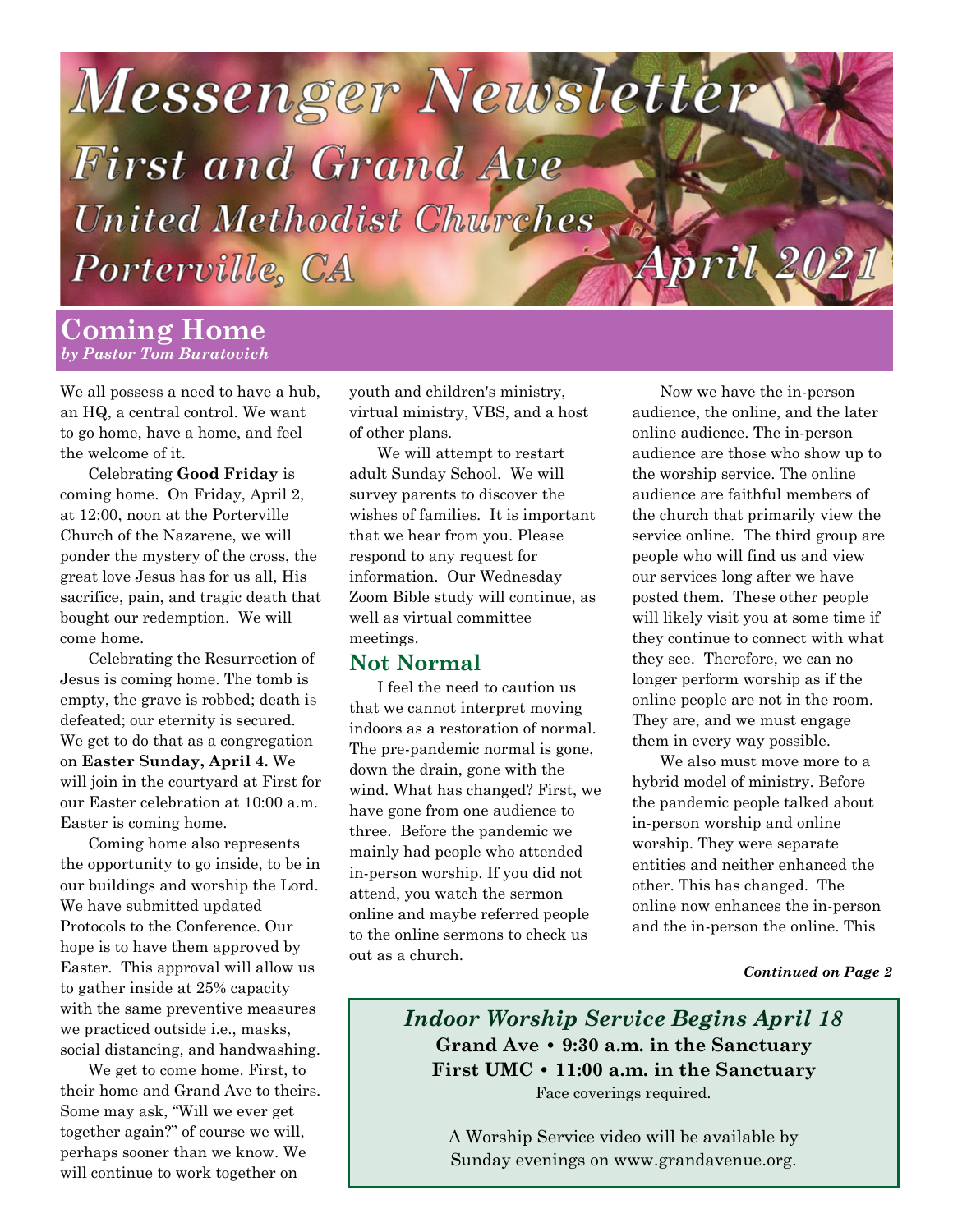# **Youth Ministry April**

**He is risen!** The death and resurrection of our Lord and Savior Jesus Christ has paved a way for an eternal life for all of us who believe in God's only Son. No payment is due on our part, Christ has taken care of the cost, which was his life. Isn't that wonderful and amazing? Each one of us have fallen short of the glory of God, yet God did not abandon us in our sin. Instead, he loves us so much that he gave his only begotten son so that whoever believes in him shall not perish but have eternal life. This is good news! Praise God for he is good!! I pray this Easter will be a transforming time for each one of our hearts. May God's grace touch each of us in its own special way drawing us closer to him with each breath we take as we remember the life, death, and resurrection of Jesus Christ.

Following our Easter celebrations, the youth and I will be taking a journey through the Bible. I am excited to announce that our youth will begin a new study called, *The Bible Study*. This is a fantastic study that explores each book of the Bible and the life changing stories in each of them. Both Old Testament and New Testament will be studied so our youth will be blessed with furthering their knowledge of God and his amazing works. Through this study we will read the entire new testament while specific areas for growth will be explored in the Old Testament. The study is specifically designed for youth and is 90 days long and will guide our youth to a better understand of God's role in their lives, will help reveal how our relationship with God gives our lives meaning, and help us learn more about God's loving heart.

Seeking God ignites the eternity he placed in every heart and sets

our mind on eternal things. While the world says, seek fulfillment to find life, God's word says in seeking Him, you will fulfill your life. This is what our



study will help produce in the hearts of our youth and I am eager to get started.

This new study will begin on April 12, and all youth age students are invited to attend. We will initially start our study on our Zoom calls, then we will transfer to in-person gatherings when we are able. For the students who complete the 90-day program, there will be a very special reward. If any parents are interested in having their youth age students join me for this study, please

contact the church office of Grand Avenue and I will give you all the details.

Please join me in praying for our youth as we begin this new study. May God touch each of our hearts who participate in this study and provide in us a perseverance and determination to complete the study. May we have a willingness to learn and a joy to share the good news that we have learned.

God is Love, *Ryan Ridenour* 

### **Coming Home … • continued from page 1** *by Pastor Tom Buratovich*

is what we call a hybrid model and churches must embrace this if they are to have a future.

### **Outreach**

As our community reopens, we will return to our "regularly scheduled programming." While it may be a while before choir restarts, schools will begin to bring kids back and parents will need training. The homeless have continued to need feeding and the Porterville Welcome Center welcomes our help as they seek to help the homeless.

All of this to say that your church is here and will continue to be here. Your pastor is available to you, our community and will continue to be. We will not survive unless we make regular attempts to give witness to the gospel, to share the good news of Jesus Christ, to let people see the love in our lives, in our words and actions. We have come home. We are home. If Jesus is your Lord, you are already home. Help others come home too. Many people have an address, but few are home. I hope you will help people find theirs.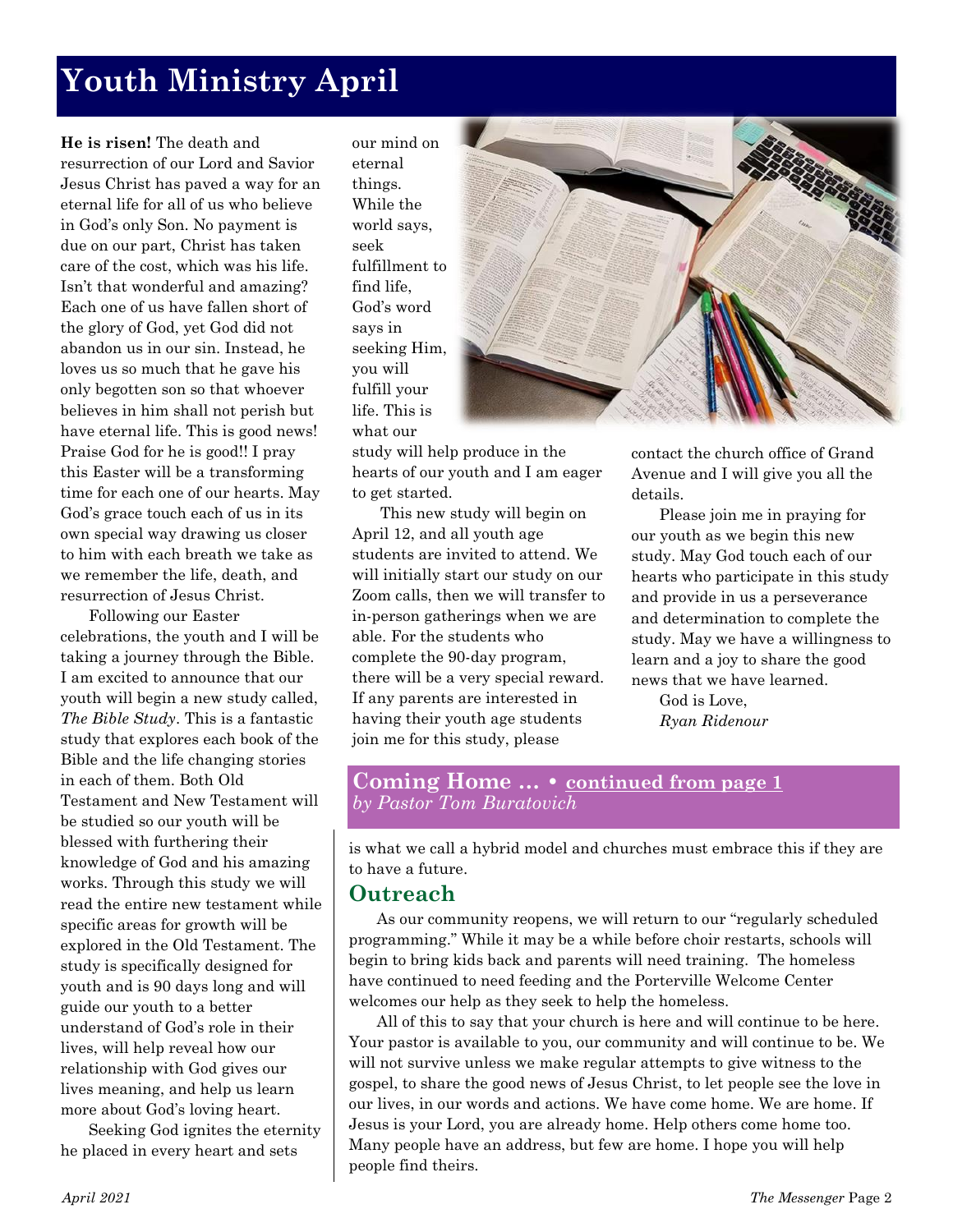## **The Donkey's Cross**

All Nubian donkeys have a cross on their back. These donkeys are gray donkeys. Though, it is not uncommon for other breeds of donkeys to have a cross, also. The Nubian Donkey is the breed that is said to have carried Jesus into Jerusalem on Palm Sunday. The cross begins with their mane and goes to their tail. The top of the cross is horizontal across their shoulders. Each cross is different. No two are alike.

As the legend goes, which is not true, but serves a purpose in teaching a lesson.

There once was a donkey that was very smart and strong but was to small to do much work at all. The poor farmer who owned him could not afford to feed an animal that could not work. So, he told his family at the supper table that he was going to kill the donkey.

His children were so upset, for they loved the donkey. They begged him to sell the donkey rather than harm it. But the farmer could not bear to sell an animal that could not work.

His oldest daughter suggested that he tie the donkey to a tree on the way into town so whoever needed him, could just take him for free. The next morning, the father did just this.

Soon, two men approached and said that Jesus of Nazareth needed





the donkey. The farmer gave them the donkey. The men took the donkey to Jesus. Jesus stroked the grateful donkey's face and mounted it. Jesus led his followers into Jerusalem riding the back of this small donkey.

The donkey so loved his gentle master that he later followed him all the way to Calvary, wishing that he could bear the weight of the heavy cross for Jesus. Each time he tried to push toward Jesus, to help him carry the cross, he was pushed away. Though, he still continued to try and followed Jesus, till the end.

Grief-stricken by the sight of Jesus on the cross, the donkey turned his back but could not leave. As the sun moved across the sky, the shadow of the cross fell upon the shoulders and back of the donkey, branding it's coat. Thus giving the donkey his wish. To bear Jesus's cross.

There are many versions of this legend but all of them have the same outcome. A very loyal donkey stays true to his Shepherd.

Donkeys are very loyal animals. Once they befriend you, they are yours for life. If a life long mate dies, they will often go and stand in the spot where the mate died for hours at a time. They will repeat this act sometimes for weeks, months or even years after the death.

The significance of Jesus riding the donkey to Jerusalem on Palm Sunday was that He was coming in peace. It fulfilled a prophecy that was spoken 500 years before, that the Messiah would ride a donkey into Jerusalem. This story, or legend, is a beautiful reminder of the donkey's gift to us all. The fulfilling of a prophecy and bringing forth the Messiah.

In this legend, the donkey refused to leave his shepherd, Jesus. This sweet and humble donkey shows us what it means to be a true and loyal follower of Jesus. Are you?

Have a Blessed Easter, *Melody Burkhart*  Children's Sunday School



Join Melody online for Children's Sunday School every Sunday morning at **www[.grandavenue.org](http://grandavenue.org/)**



**See you on Sunday!**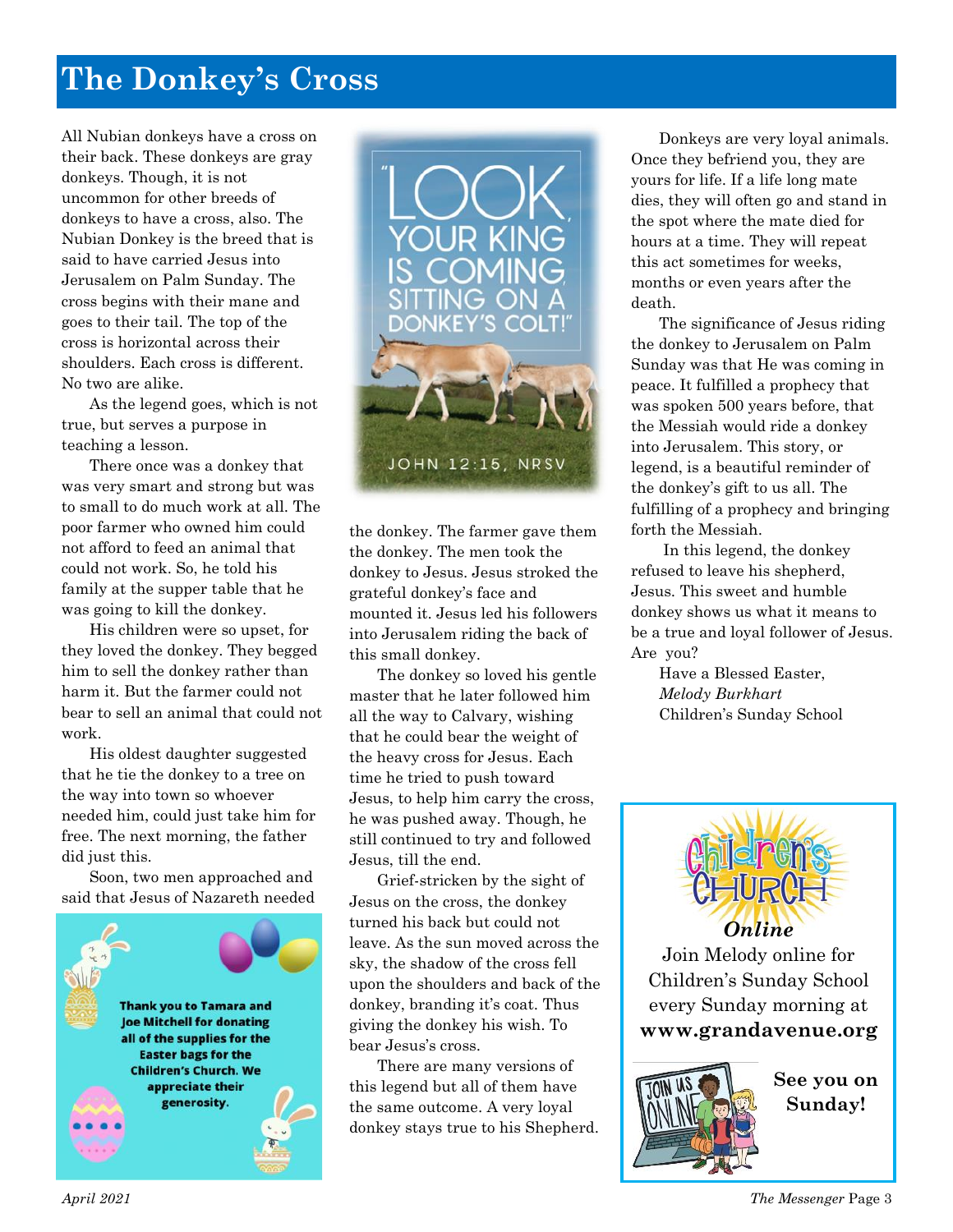## **The Value of a Touch**

*"When Jesus came down from the mountainside, large crowds followed him. A man with leprosy came and knelt before him and said, 'Lord, if you are willing, you can make me clean.' Jesus reached out his hand and touched the man. 'I am willing,' he said. 'Be clean!' Immediately he was cleansed of his leprosy."*

Matthew 8:1-3 NIV

Monday, March 15, 2021 will always be remembered as my Hallelujah day! Al and I waited a month after getting our first COVID shot for our second appointment. I never thought I'd be so excited to get a shot!

Our initial appointments were arranged through our health care network. There were two openings at one of the affiliated hospitals in Dearborn, ten minutes apart. We eagerly signed up, not worried about the thirty-minute drive from our house, although a major storm front was moving into the area.

The first vaccine went well, nothing out of the ordinary; and the journey to Dearborn on the freeway in both directions was slow but safe. Had we signed up for the vaccine one day later, our appointment would have been cancelled due to the onslaught of the blustery snowstorm. Then Al and I didn't mind having to stay indoors, grateful for the way things had worked out prior to its arrival.

On March 15th, the weather was better. It was a quick trip to Dearborn and home again. Unlike the first experience, we both had the same appointment time and once checked in were directed together to an empty table where a nurse was waiting. She recognized Al from his first vaccination and was happy to see him back for his second.

After Al introduced me to her, the friendly nurse noticed the pendant I was wearing. She read out loud the tiny printed words, "I will be grateful for this day," on one side of the pendant and "Grateful," "Give thanks," and "Blessed" on the other.

"Well," I explained, "I usually wear this at Thanksgiving. But this is my Hallelujah day! We are both very thankful to be getting our second vaccination!"

She smiled and nodded as she proceeded with the shots. After we were finished, she shared openly about something with which she was struggling. She was troubled and confused but said that she had prayed and asked God to show her what to do. There was an opportunity to pray with her on the spot. It felt good to say that simple prayer, knowing that it would give her support and encouragement and also by continuing to pray in coming days. How I wished that we could have given her a hug too!

That desire for physical contact is something most of us have expressed during this long pandemic. Oh, to be able to reach out and shake someone's hand, to pray holding hands, to give a spontaneous hug or a pat on the shoulder. I've decided that when it's okay to hug again, I'm going to go around to houses of friends and church family and deliver hugs! We haven't even been able to hug our daughter and son-in-law since the pandemic started.

When we were at Shanda and Chris' home recently, sharing a birthday dinner in honor of their youngest son, and bowed our

*By Judy Lowery*

heads to say grace, someone reached over and took my hand. Glancing up, I realized it was my son-in-law.

It was the first time in over a year that we had held hands as a family. How I appreciated that gesture! Maybe I had been feeling a little like the leper who approached Jesus fearfully, asking if He would be willing to heal him of the leprosy.

Untouchable, unclean, cast out…have you felt that way during this pandemic? Or maybe even prior to the pandemic? When Jesus actually reached out and touched the man with leprosy, his heart must have been filled with hope. Yes, Jesus was willing to heal him and furthermore, Jesus didn't draw back. His touch demonstrated a love that was undeniable, accepting and transforming. Hallelujah, what a Savior!

"He Touched Me"

([Bill Gaither Trio\)](https://www.bing.com/search?q=bill+gaither+trio&filters=ufn%3a%22bill+gaither+trio%22+sid%3a%22ae772dba-51d4-19c9-9a3c-ea9ac7fb27b0%22&FORM=SNAPST) *"Shackled by a heavy burden 'Neath a load of guilt and shame Then the hand of Jesus touched me And now I am no longer the same He touched me, oh, He touched me And oh, the joy that floods my soul! Something happened, and now I know He touched me, and made me whole."*



*For more information, please visit*  [www.goodnewswithjudy.blogspot.com](http://www.goodnewswithjudy.blogspot.com/)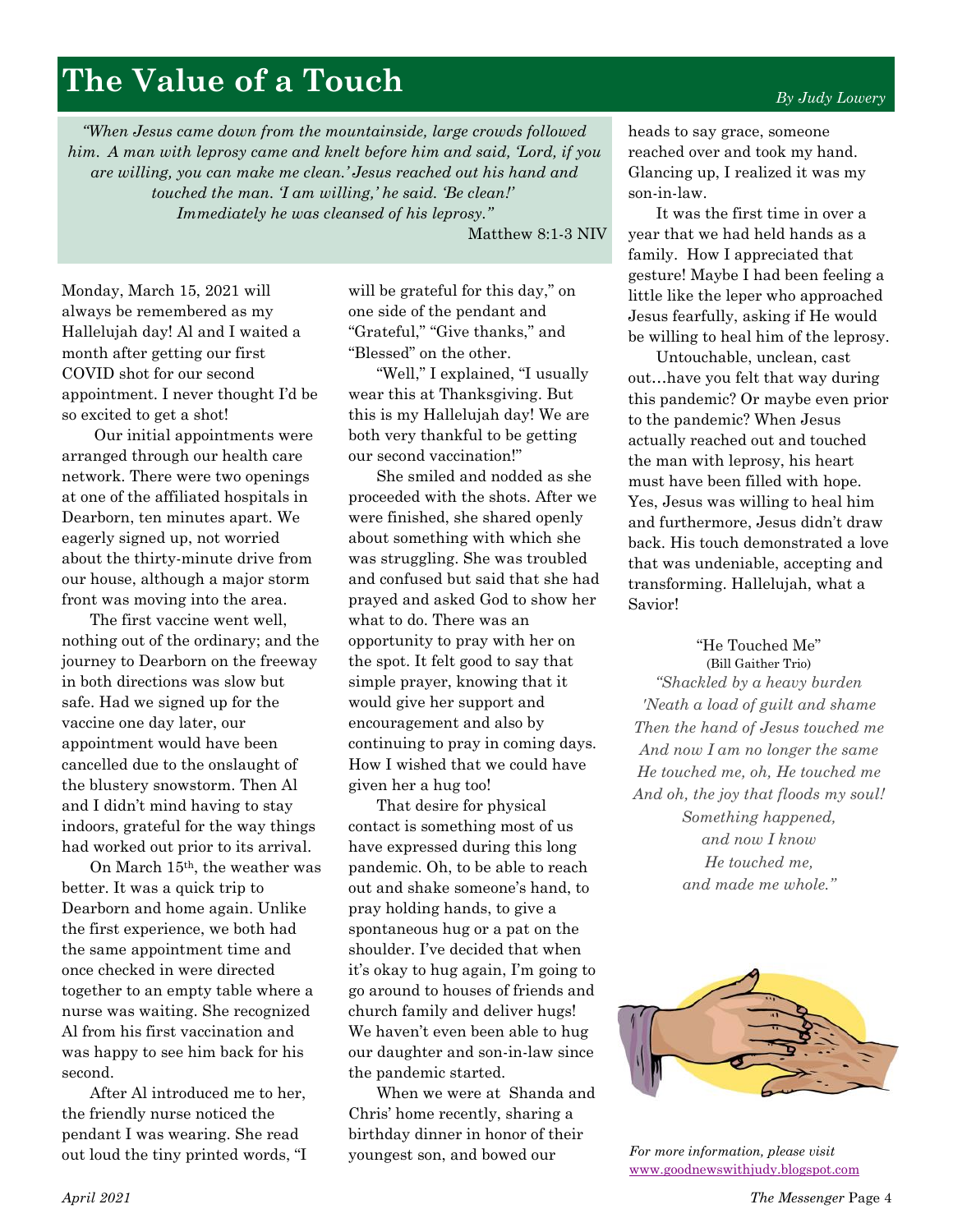# **April 2021 Prayer Calendar**

**Thursday, April 1 -** On this Maundy Thursday, let us pray as we commemorate the Last Supper with Jesus and his 12 apostles. Jesus washed their feet before the meal in demonstration of serving others.

**Friday, April 2 -** Today is Good Friday. Join us at the Community Good Friday Service in the Parking Lot of Port Naz church at 12:00 p.m. Pray and thank God for loving us so much that He gave his only Son so that we may have eternal life.

**Saturday, April 3 -** Pray and reflect this Holy Saturday. Pray for the Clothing Closet at FUMC at 9:00 a.m.

**Sunday, April 4 -** He has Risen! Pray and praise God this Easter Sunday. Pray for the Easter Outdoor Worship Service at 10:00 a.m. at FUMC.

**Monday, April 5 -** Pray as we start a new week.

**Tuesday, April 6 -** Please take a moment and pray for our church families today.

**Wednesday, April 7 -** Pray for the Online Bible Study each Wednesday 10:00 - 11:00 a.m. via Zoom. For the Zoom link please email Pastor Tom tburatovich@gmail.com.

**Thursday, April 8 -** Pray for Ryan and Melody as they plan lessons and activities for the children and youth of our congregations.

**Friday, April 9 -** Pray and reflect on Zephaniah 3:17 *"The Lord your God is with you, the Mighty Warrior who saves. He will take great delight in you; in His love he will no longer rebuke you, but will rejoice over you with singing."*

**Saturday, April 10 -** Pray for all of the church committee meetings this month.

**Sunday, April 11 -** Pray for the Outdoor Worship Service at FUMC at 10:00 a.m. Please bring a lawn chair and face covering.

**Monday, April 12 -** Pray for those in our church families who are struggling with health issues.

**Tuesday, April 13 -** Isaiah 40:31 *"But those who hope in the Lord will renew their strength. They will soar on wings like eagles; they will run and not grow weary, they will walk and not be faint." Pray that the Lord will renew our strength.*

**Wednesday, April 14 -** Pray for the Online Bible Study each Wednesday 10:00 - 11:00 a.m. via Zoom. For the Zoom link please email Pastor Tom tburatovich@gmail.com.

**Thursday, April 15 -** Pray that we can invite someone to attend a Sunday Outdoor Worship Service.

**Friday, April 16 -** Pray for the ones who are grieving a loved one.

**Saturday, April 17 -** Pray for the ones who will be greeters at the Worship Service tomorrow.

**Sunday, April 18 -** Pray for the Worship Services at our churches. Indoor Wotship: Grand Ave 9:30 a.m., First 11:00 a.m. Watch for more information!

**Monday, April 19 -** Pray that we can practice the fruit of the Spirit: Love, joy, peace, forbearance, kindness, goodness, faithfulness, gentleness and self-control.

**Tuesday, April 20 -** Pray for the ladies of Linda Circle.

**Wednesday, April 21 -** Pray for the Online Bible Study each Wednesday 10:00 - 11:00a.m. via Zoom. For the Zoom link please email Pastor Tom tburatovich@gmail.com.

**Thursday, April 22 -** Pray for the prayer groups at both churches.

**Friday, April 23 -** Pray for Pastor Tom as he completes his sermon for the Sunday's Worship Service.

**Saturday, April 24 -** Pray for the Praise Team as they prepare for tomorrow's Worship Service.

**Sunday, April 25 -** Pray for the Worship Services. Check the website for up to date information.

**Monday, April 26 -** Pray and reflect on Colossians 1:27 *"To them God has chosen to make known among the Gentiles the glorious riches of this mystery, which is Christ in you, the hope of glory."*

**Tuesday, April 27 -** Pray for our community of Porterville.

**Wednesday, April 28 -** Pray for the Online Bible Study each Wednesday 10:00a.m. - 11:00a.m. via Zoom. For the Zoom link please email Pastor Tom tburatovich@gmail.com.

**Thursday, April 29 -** Pray and thank God for His amazing grace. **Friday, April 30 -** Reflect and pray on Bible verse Psalm 25:5 *"Guide me in your truth and teach me, for you are God my Savior, and my hope is in you all day long."*

## **Need Prayer?**

Both churches have people who come together to pray. One prayer meeting is Tuesdays at 1:30 p.m. Please call Pastor Tom or Ann White at 1:30 p.m. to be included in the prayer meeting. Maybe you have another time of the day you would like to gather a group to pray. It could be a quick meeting of 10 or 20 minutes to share prayer requests and pray for one another. Let's make 2021 the year of constant prayer!

*Pastor Tom*